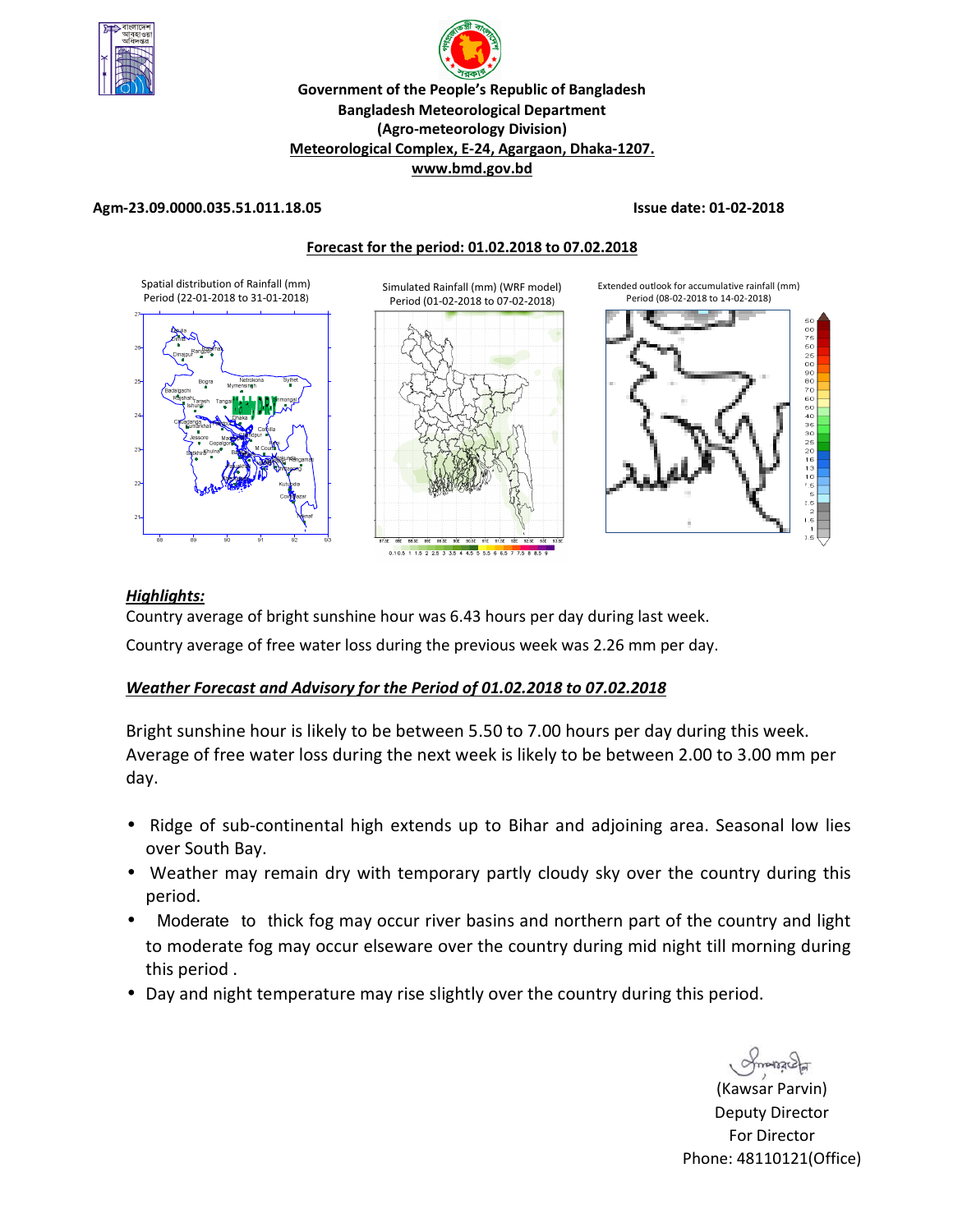#### *Short Weather description Period: 22.01.2018 to 31.01.2018*

#### *Maximum And Minimum Temperature (Range and Extreme)*

| <b>Divisions</b> | Maximum<br>temperature<br>range in <sup>o</sup> C |                     |              | Highest maximum<br>temperature in <sup>o</sup> C |      |              |     |                          | Minimum<br>temperature<br>Range in <sup>o</sup> C | Lowest minimum<br>temperature in $^0C$ |                    |  |
|------------------|---------------------------------------------------|---------------------|--------------|--------------------------------------------------|------|--------------|-----|--------------------------|---------------------------------------------------|----------------------------------------|--------------------|--|
| <b>Dhaka</b>     | 21.6                                              | $-28.2\text{ °C}$   |              | Madaripur                                        | 28.2 | $^{\circ}$ c | 8.8 |                          | 15.6 <sup>o</sup> C                               | Gopalgoni                              | 8.8 <sup>o</sup> C |  |
| Mymensingh 20.6  |                                                   | $-26.5\degree$ C    |              | Mymensingh                                       | 26.5 | °c           | 8.6 |                          | $14.5\text{ °C}$                                  | Mymensingh                             | $8.6^{\circ}$ C    |  |
| Chittagong       | 23.0                                              | $-28.9$             | °c           | Taknef                                           | 28.9 | °c           | 8.0 | $\blacksquare$           | $\overline{14.2}$ <sup>o</sup> C                  | Rangamati                              | 8.0 <sup>o</sup> C |  |
| Sylhet           | 23.0                                              | $-28.0$             | $^{\circ}$ c | Sylhet                                           | 28.0 | $^{\circ}$ c | 7.0 | $\overline{\phantom{0}}$ | 15.4 $^{\circ}$ C                                 | Srimangal                              | 7.0 $^{\circ}$ C   |  |
| Rajshahi         | 18.2                                              | $-27.5\degree$ C    |              | Rajshahi                                         | 27.5 | °c           | 8.0 | $\overline{\phantom{a}}$ | $\overline{13.4}$ <sup>o</sup> C                  | Rajshahi                               | $8.0^{\circ}$ C    |  |
| Rangpur          | 18.5                                              | $-26.8\text{ °C}$   |              | Sayedpur                                         | 26.8 | $^{\circ}$ c | 6.3 |                          | $12.2 \text{ °C}$                                 | Tetulia                                | 6.3 <sup>0</sup> C |  |
| Khulna           | 22.8                                              | $-28.2\sqrt[10]{C}$ |              | Jessore                                          | 28.2 | $^0$ C       | 8.2 |                          | $15.8 \text{ °C}$                                 | Chuadanga                              | 8.2 $^{\circ}$ C   |  |
| Barisal          | 23.8                                              | $-28.5$             | °⊂           | khepupara                                        | 28.5 | $^{\circ}$ c | 9.4 |                          | $14.3 \text{ }^0\text{C}$                         | <b>Bhula</b>                           | $9.4^{\circ}$ C    |  |

#### *:Rainfall analysis and average temperature:-*

| Name of the<br><b>Divisions</b> | Name of the<br><b>Stations</b> | Total<br>Rainfall<br>in $(mm)$ | Normal<br>Rainfall<br>in $(mm)$ | Deviation<br>in % | Total<br>Rainy<br>days | Average<br>Max<br>Humidity<br>in $%$ | Average<br>M in<br>in % | Average<br>Max.<br>Humidity temp in °C | Average<br>Normal<br>M ax.<br>temp in<br>°C | Average<br>Min.<br>temp in °<br>c | Average<br>Normal<br>Min.<br>temp in<br>۰C |
|---------------------------------|--------------------------------|--------------------------------|---------------------------------|-------------------|------------------------|--------------------------------------|-------------------------|----------------------------------------|---------------------------------------------|-----------------------------------|--------------------------------------------|
| Dhaka                           | <b>Dhaka</b>                   | 000                            | 3                               | $-100$            | 00                     | 088                                  | 34                      | 25.1                                   | 25.9                                        | 13.4                              | 13.3                                       |
|                                 | Faridpur                       | 000                            | 3                               | $-100$            | $00\,$                 | 096                                  | 37                      | 25.6                                   | 25.2                                        | 10.7                              | 12.6                                       |
|                                 | Madaripur                      | 000                            | 4                               | $-100$            | 00                     | 097                                  | 40                      | 25.0                                   | 26.1                                        | 10.8                              | 12.6                                       |
|                                 | Nikli                          | 000                            | $\star\star$                    | $***$             | $00\,$                 | 096                                  | 47                      | 24.1                                   | $\star\star$                                | 12.5                              | $\star$                                    |
|                                 | Tangail                        | 000                            | 4                               | $-100$            | $00\,$                 | 095                                  | 41                      | 24.9                                   | 25.2                                        | 10.7                              | 12.0                                       |
|                                 | Gopalgoni                      | 000                            | xx                              | $***$             | 00                     | *                                    | ×                       | ×                                      | ××                                          | **                                |                                            |
| Mymensingh                      | Mymensingh                     | 000                            | 3                               | $***$             | 00                     | 096                                  | 46                      | 24.0                                   | 25.1                                        | 11.4                              | 12.0                                       |
|                                 | Netrokona                      | 000                            | xx                              | $***$             | $00\,$                 | 098                                  | 48                      | 23.5                                   | ××                                          | 12.3                              | ××                                         |
| Chittagong                      | Chittagong                     | 000                            | 9                               | $***$             | 00                     | **                                   | $\star\star$            | 26.4                                   | 26.5                                        | 13.8                              | 13.9                                       |
|                                 | Sitakunda                      | 000                            | 3                               | $***$             | $00\,$                 | 88                                   | ×                       | ×                                      | 27.1                                        | ×                                 | 12.2                                       |
|                                 | Rangamati                      | 000                            | 3                               | $***$             | $00\,$                 | ×                                    | ×                       | ×                                      | 26.6                                        | ×                                 | 13.4                                       |
|                                 | Cox'sBazar                     | 000                            | 1                               | ***               | 00                     | 091                                  | 35                      | 27.0                                   | 27.4                                        | 14.9                              | 15.4                                       |
|                                 | Teknaf                         | 000                            | $\overline{c}$                  | $***$             | 00                     | ×                                    | ×                       | ×                                      | 27.7                                        | **                                | 15.0                                       |
|                                 | Hatiya                         | 000                            | 3                               | $***$             | $00\,$                 | 100                                  | 50                      | 26.2                                   | 25.8                                        | 11.8                              | 14.4                                       |
|                                 | Sandw ip                       | 000                            | 5                               | $-100$            | $00\,$                 | 88                                   | ×                       | **                                     | 25.9                                        | **                                | 14.4                                       |
|                                 | Kutubdia                       | 000                            | $\overline{c}$                  | $-100$            | $00\,$                 | 092                                  | 44                      | 26.1                                   | 25.6                                        | 14.1                              | 14.8                                       |
|                                 | Feni                           | 000                            | 3                               | $***$             | $00\,$                 | 096                                  | 35                      | 26.2                                   | 26.5                                        | 11.9                              | 12.9                                       |
|                                 | M.Court                        | 000                            | 6                               | $-100$            | 00                     | 099                                  | 39                      | 26.2                                   | 26.0                                        | 13.1                              | 13.8                                       |
|                                 | Chandpur                       | 000                            | 4                               | $***$             | 00                     | 095                                  | 44                      | 26.1                                   | 25.3                                        | 12.9                              | 13.6                                       |
|                                 | Comilla                        | 000                            | 4                               | $***$             | $00\,$                 | 095                                  | 39                      | 25.2                                   | 25.8                                        | 12.3                              | 12.8                                       |
| Sylhet                          | Sylhet                         | 000                            | 4                               | ***               | 00                     | 095                                  | 43                      | 25.5                                   | 26.2                                        | 13.1                              | 13.0                                       |
|                                 | Srimongal                      | 000                            | 6                               | $-100$            | 00                     | ×                                    | ×                       | ×                                      | 25.9                                        | ×                                 | 10.3                                       |
| Rajshahi                        | Rajshahi                       | 000                            | 5                               | $***$             | $00\,$                 | 100                                  | 41                      | 24.9                                   | 24.9                                        | 9.3                               | 10.8                                       |
|                                 | Bogra                          | 000                            | 3                               | ***               | 00                     | 096                                  | 28                      | 24.4                                   | 25.4                                        | 11.2                              | 12.1                                       |
|                                 | <b>Ishurdi</b>                 | 000                            | 3                               | $***$             | 00                     | 097                                  | 31                      | 24.5                                   | 25.0                                        | 9.6                               | 10.9                                       |
|                                 | Badalgachi                     | 000                            | **                              | $***$             | $00\,$                 | ×                                    | ×                       | ×                                      | xx                                          | ×                                 | ××                                         |
|                                 | Tarash                         | 000                            | **                              | $***$             | 00                     | 100                                  | 33                      | 22.8                                   | **                                          | 11.8                              | $**$                                       |
| Rangpur                         | Rangpur                        | 000                            | 4                               | $***$             | 00                     | 099                                  | 44                      | 23.5                                   | 23.9                                        | 10.1                              | 11.1                                       |
|                                 | Dinajpur                       | 000                            | 3                               | $***$             | $00\,$                 | 097                                  | 43                      | 23.5                                   | 24.0                                        | 9.3                               | 10.7                                       |
|                                 | Sayedpur                       | 000                            | xx                              | $***$             | 00                     | 096                                  | 44                      | 24.1                                   | ××                                          | 9.7                               | $\star\star$                               |
|                                 | Rajarhat                       | 000                            | **                              | $***$             | 00                     | 099                                  | 47                      | 23.3                                   | **                                          | 8.4                               |                                            |
|                                 | Tetulia                        | 000                            | xx                              | $***$             | $00\,$                 | 099                                  | 48                      | 23.3                                   | **                                          | 9.3                               | **                                         |
|                                 | Dimla                          | 000                            | **                              | ***               | $00\,$                 | 096                                  | 49                      | 22.9                                   | $\star\star$                                | 10.1                              | $\star\star$                               |
| Khulna                          | Khulna                         | 000                            | 4                               | -100              | $00\,$                 | 099                                  | 37                      | 26.1                                   | 26.2                                        | 12.0                              | 12.6                                       |
|                                 | Mongla                         | 000                            | xx                              | $***$             | 00                     | 096                                  | 38                      | 26.5                                   | ××                                          | 13.1                              | xx                                         |
|                                 | Jessore                        | 000                            | 6                               | $-100$            | 00                     | 096                                  | 35                      | 26.5                                   | 26.2                                        | 10.2                              | 11.9                                       |
|                                 | Chuadanga                      | 000                            | 6                               | $***$             | $00\,$                 | 096                                  | 36                      | 25.4                                   | 25.1                                        | 9.3                               | 10.9                                       |
|                                 | Satkhira                       | 000                            | 6                               | $-100$            | $00\,$                 | 099                                  | 24                      | 26.2                                   | 26.4                                        | 10.6                              | 12.7                                       |
|                                 | Kumarkhali                     | 000                            | **                              | $***$             | 00                     | 083                                  | 73                      | 24.6                                   | $\star\star$                                | 11.0                              | $^{\star\star}$                            |
| Barisal                         | Barisal                        | 000                            | 3                               | $-100$            | $00\,$                 | 100                                  | 34                      | 26.5                                   | 26.2                                        | 10.5                              | 12.2                                       |
|                                 | Bhola                          | 000                            | 3                               | $-100$            | $00\,$                 | 098                                  | 37                      | 26.2                                   | 26.4                                        | 11.3                              | 12.6                                       |
|                                 | Patuakhali                     | 000                            | $\overline{a}$                  | $-100$            | 00                     |                                      |                         |                                        | 26.3                                        |                                   | 13.8                                       |
|                                 | Khepupara                      | 000                            | 3                               | $-100$            | 00                     | 100<br>099                           | 35<br>36                | 26.6<br>26.9                           | 26.5                                        | 12.2<br>11.5                      | 13.9                                       |
|                                 |                                |                                |                                 |                   |                        |                                      |                         |                                        |                                             |                                   |                                            |

N.B-.Analyses contained in this bulletin are based on preliminary un-checked data. \*\* Data not received. \*\*\* Data not available.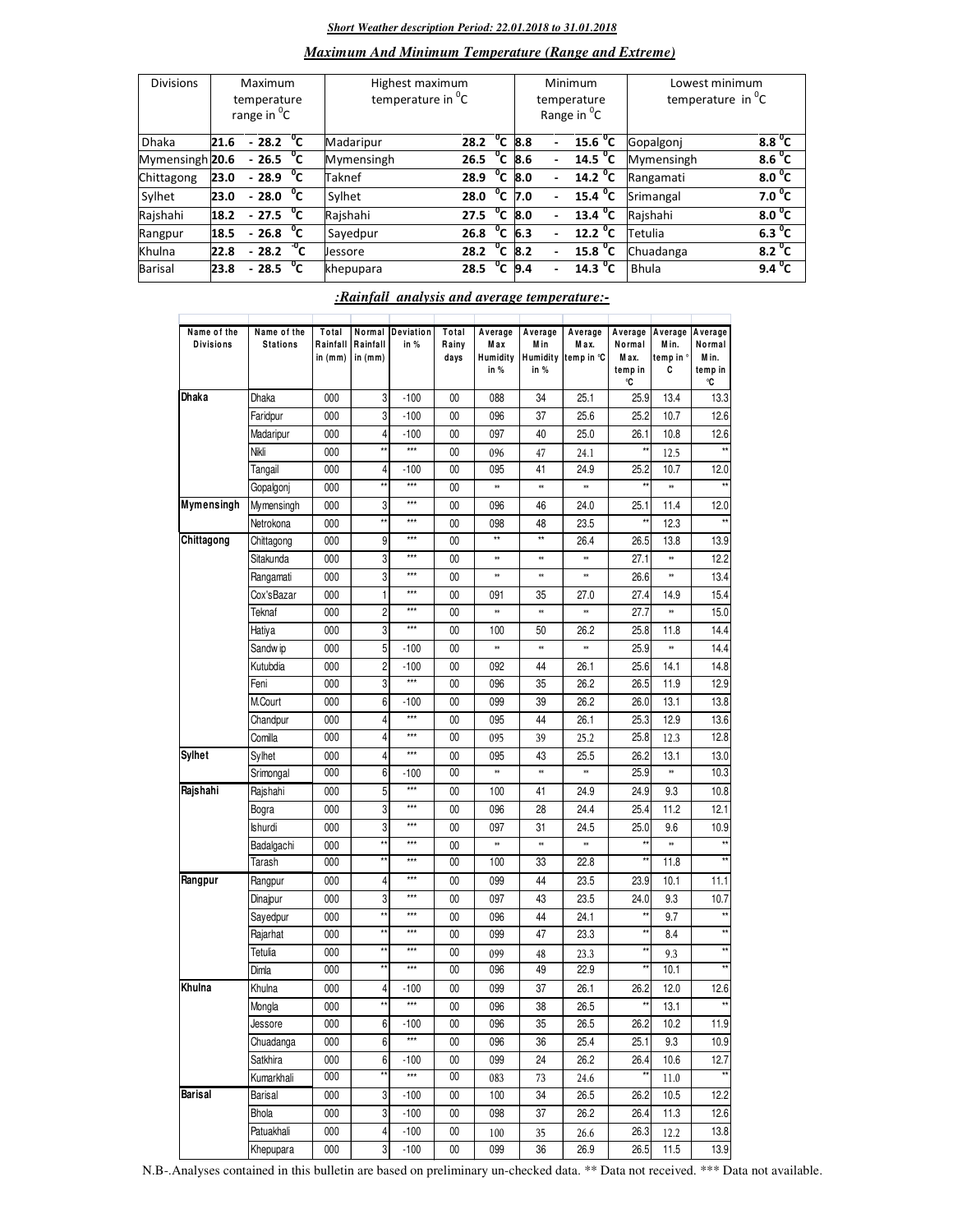

Spatial distribution of Rainfall (mm). Period (22-01-2018 to 31-01-2018)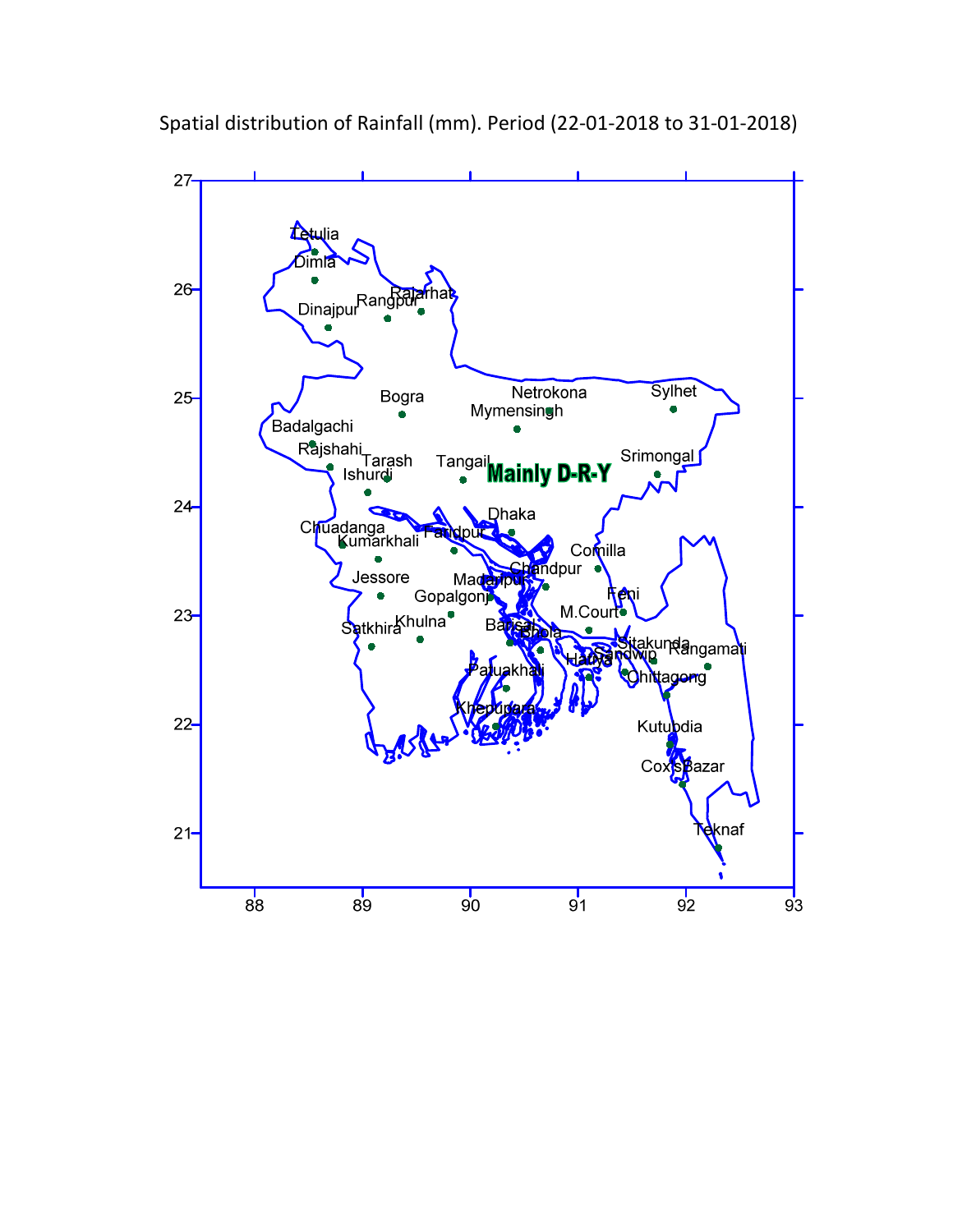



## গণপ্রজাতন্ত্রী বাংলাদেশ সরকার বাংলাদেশ আবহাওয়া অধিদপ্তর কৃষি আবহাওয়া মহাশাখা আবহাওয়া ভবন, ই-২৪, আগারগাঁও, ঢাকা-১২০৭। www.bmd.gov.bd

এজিএম-২৩.০৯.০০০০.০৩৫.৫১.০১১.১৮.০৫

তারিখ: ০১-০২-২০১৮ খ্রিঃ

## পূর্বাভাসের সময়কাল: ০১-০২-২০১৮ থেকে ০৭-০২-২০১৮

Spatial distribution of Rainfall (mm) Period (22-01-2018 to 31-01-2018)



Simulated Rainfall (mm) (WRF model) Period (01-02-2018 to 07-02-2018)







<u>প্ৰধান বৈশিষ্ট্য সমূহঃ-</u>

গত সপ্তাহে দেশের দৈনিক উজ্জল সূর্যকিরণ কালের গড় ৬.৪৩ ঘন্টা ছিল । গত সপ্তাহে দেশের দৈনিক বাষ্পীভবনের গড ২.২৬ মিঃ মিঃ ছিল।

## আবহাওয়ার পূর্বাভাসঃ- ০১-০২-২০১৮ থেকে ০৭-০২-২০১৮ ইং পর্যন্ত।

এ সপ্তাহে দৈনিক উজ্জুল সূর্য কিরণ কাল ৫.৫০ থেকে ৭.০০ ঘন্টার মধ্যে থাকতে পারে । আগামী সপ্তাহের বাষ্পীভবনের দৈনিক গড় ২.০০ মিঃ মিঃ থেকে ৩.০০ মিঃ মিঃ থাকতে পারে।

- উপ-মহাদেশীয় উচ্চচাপ বলয়ের বর্ধিতাংশ বিহার ও তৎসংলগ্ন এলাকা পর্যন্ত বিস্তৃত রয়েছে। মৌসুমের স্বাভাবিক লঘুচাপ দক্ষিণ বঙ্গোপসাগরে অবস্থান করছে।
- এ সময়ে আকাশ অস্থায়ীভাবে আংশিক মেঘলাসহ আবহাওয়া শুষ্ক থাকতে পারে।
- এ সময়ে মধ্য রাত হতে সকাল পর্যন্ত নদী অববাহিকায় এবং দেশের উত্তরাঞ্চলে মাঝারী থেকে ভারী কুয়াশা পড়তে পারে এবং দেশের অন্যত্র হালকা থেকে মাঝারী ধরণের কুয়াশা পড়তে পারে।
- এ সময়ে সারাদেশে দিন ও রাতের তাপমাত্রা সামান্য বৃদ্ধি পেতে পারে।

Smanage

(কাওসার পারভীন) উপপরিচালক পরিচালকের পক্ষে ফোনঃ ৪৮১১০১২১(দপ্তর)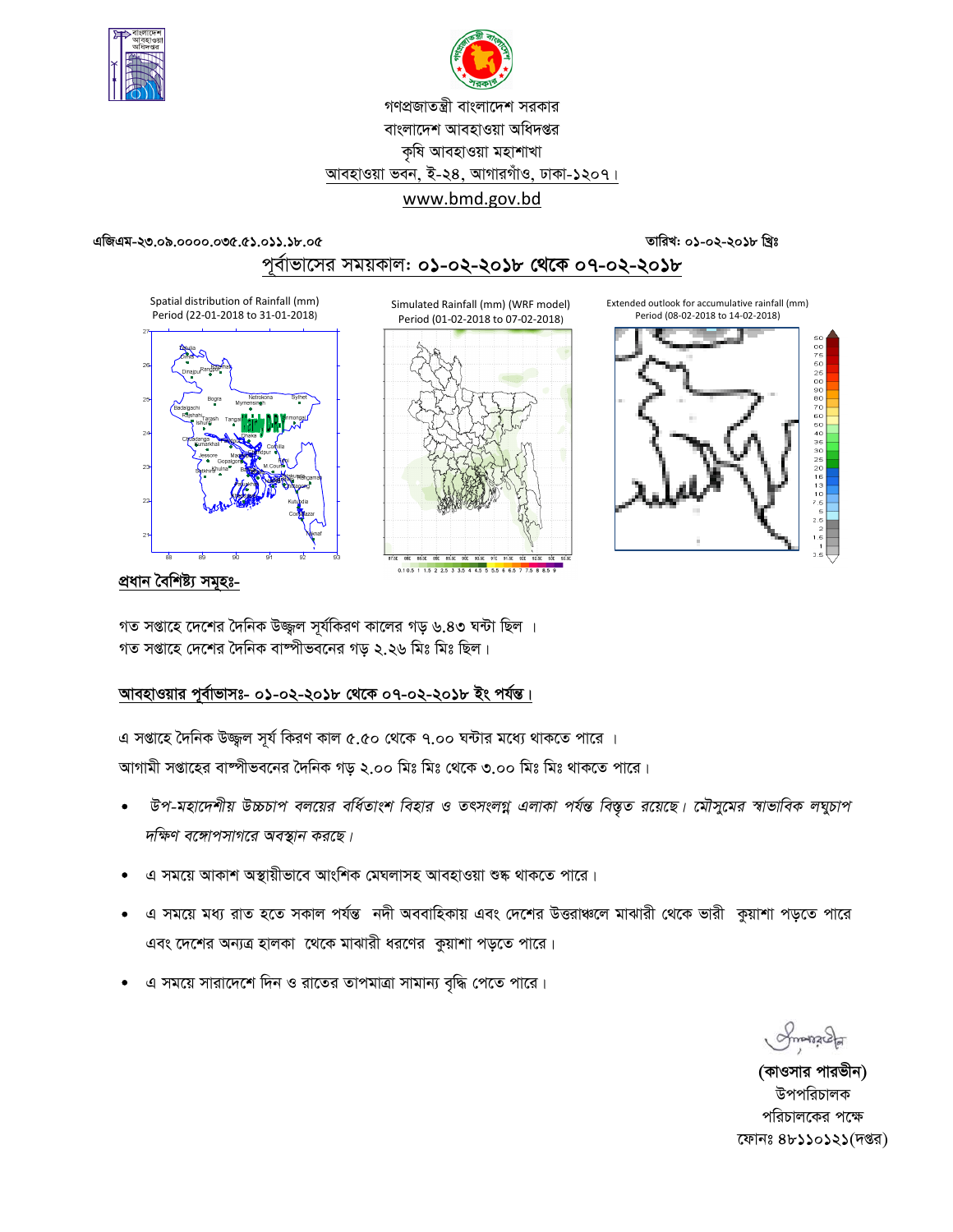#### <u>সংক্ষিপ্ত আবহাওয়া বিবরণী, সময়: ২২.০১.২০১৮ থেকে ৩১.০১.২০১৮</u>  $\overline{m}$  a  $\overline{m}$

|           |      |                       |                     | <i>শংবাত্ত ও শংবা।ণপ</i> | ונומדוש |                                   |             |                                   |
|-----------|------|-----------------------|---------------------|--------------------------|---------|-----------------------------------|-------------|-----------------------------------|
| বিভাগ     |      | সবোচ্ছ তাপমাত্ৰাৰ     | সর্বোচ্ছ ত্যপমাত্রা | $^\circ$ সেঃ             |         | সর্বোনিম্ন তাপমাত্রার             |             | সর্বোনিম্ন তাপমাত্রা              |
|           |      | <i>পরিসর °</i> সেঃ    |                     |                          |         | <i>পরিসর °</i> সেঃ                |             | $^\circ$ সেঃ                      |
| ঢাকা      | ২১.৬ | - ২৮.২ ° সেঃ          | মাদারীপুর           | ২৮.২° (সঃ ৮.৮            |         | $\sqrt[3]{6.8}$ $\sqrt[6]{6.8}$ - | গোপালগঞ্জ   | ৮.৮ $^{\circ}$ (সঃ                |
| ময়মনসিংহ | ২০.৬ | - ২৬.৫ $^{\circ}$ সেঃ | মায়মনসিংহ          | ৬.৫° (সঃ ৮.৬             |         | - ১৪.৫ $^{\circ}$ সেঃ             | ময়মনসিংহ   | ৮.৬° (সঃ                          |
| চট্টগ্ৰাম | ২৩.০ | - ২৮.৯ $^{\circ}$ সেঃ | ঢেকনাফ              | <b>১৮.৯</b> ° (সঃ ৮.০    |         | - ১৪.২ $^{\circ}$ সেঃ             | রাঙ্গামাটি  | $b.o^{\circ}$ (সঃ                 |
| সিলেট     | ২৩.০ | - ২৮.০ °সেঃ           | সিলেট               | ২৮.০ $^{\circ}$ (সঃ ৭.০  |         | - ১৫.৪ ° সেঃ                      | শ্ৰীমঙ্গল   | ৭.০ $^{\circ}$ (সঃ $\parallel$    |
| রাজশাহী   | ১৮.২ | - ২৭.৫ $^{\circ}$ সেঃ | রাজশাহী             | ২৭.৫ $^{\circ}$ সেঃ ৮.০  |         | - ১৩.৪ $^{\circ}$ সেঃ             | রাজশাহী     | $\mathfrak{b}.\circ^\circ$ (সঃ    |
| রংপূর     | ১৮.৫ | - ২৬.৮ $^{\circ}$ সেঃ | সৈয়দপুর            | ২৬.৮° (সঃ ৬.৩            |         | - <b>১২.২</b> ° সেঃ               | তেতুঁলিয়া  | ৬.৩° (সঃ                          |
| খুলনা     | ২২.৮ | - ২৮.২ ° সেঃ          | যশোর                | ২৮.২° সেঃ ৮.২            |         | ° সেঃ<br>- ১৫.৮                   | চুয়াডাঙ্গা | $\mathbf{b}.\mathbf{c}^\circ$ (সঃ |
| বরিশাল    | ২৩.৮ | - ২৮.৫ $^{\circ}$ সেঃ | খেপুপাড়া           | $8.6^\circ$ (সঃ ৯.8      |         | - ১৪.৩ ° সেঃ                      | ভোলা        | ৯.৪ $^{\circ}$ (সঃ                |
|           |      |                       |                     |                          |         |                                   |             |                                   |

### <u>বৃষ্টিপাত বিশ্লেষন এবং স্বাভাবিক তাপমাত্রা</u>: -

| বিভাগের নাম | স্টেশনের নাম | মোট<br>বৃষ্টিপাত | ম্বাভাবিক              | বিছ্যুতি(%) | মোট                | সৰ্বোচ্ছ           | সৰ্বোনিম্ন      | গড় সৰ্বোচ্ছ               | গড<br>ষভাবিক | সৰ্বোনিম্ন      | সৰ্বোনিম্ন<br>ষাভাবিক     |
|-------------|--------------|------------------|------------------------|-------------|--------------------|--------------------|-----------------|----------------------------|--------------|-----------------|---------------------------|
|             |              | ( মিঃমিঃ)        | বৃষ্টিপাত<br>( মিঃমিঃ) |             | বৃষ্টিশাতের<br>দিন | গড় আদ্রতা<br>( %) | আদ্ৰতা          | তাপমাত্রা<br>( ডিগ্ৰী সেঃ) | তাপমাত্রা    | গড<br>তাপমাত্রা | গড                        |
|             |              |                  |                        |             |                    |                    | ( %)            |                            | (ডিগ্ৰী সেঃ) | (ডিগ্ৰী<br>সেঃ) | তাপমাত্রা(<br>ডিগ্ৰী সেঃ) |
| ঢাকা        | ঢাকা         | 000              | ς                      | $-500$      | $^{\circ}$         | ০৯২                | ০৩৯             | 28.5                       | ২৫.২         | ১২.৯            | ১২.৯                      |
|             | ফরিদপুর      | 000              | د                      | -200        | 00                 | ০৯৭                | ০৪২             | 28.5                       | 28.6         | 50.0            | 32.5                      |
|             | মাদারীপুর    | 000              | ২                      | -200        | $^{\circ}$         | ০৯৯                | 080             | 28.5                       | ২৫.৪         | ১০.৭            | 32.5                      |
|             | নিকলী        | 000              | $**$                   | ***         | $^{\circ}$         | ০৯৮                | ০৬৮             | ২২.৫                       | $**$         | ১১.৯            | $**$                      |
|             | টাঙ্গাইল     | 000              | ২                      | -১০০        | $^{oo}$            | ০৯৬                | 08 <sub>b</sub> | ২৪.৩                       | ২৩.৯         | ৩.০১            | 33.3                      |
|             | গোপালগজ্ঞ    | 000              | $**$                   | ***         | $^{\circ}$         | ০৯৭                | 080             | ০২৫                        | $**$         | ০০৯             | **                        |
| ময়মনসিংহ   | ময়মনসিংহ    | 000              | ২                      | ***         | $^{\circ}$         | ০৯৮                | ०৫৭             | 00.b                       | ২৪.৩         | 33.3            | 33.0                      |
|             | নেত্ৰকোনা    | 000              | **                     | ***         | $^{oo}$            | ০৯৯                | ০৬৭             | ২৩.০                       | $**$         | ১২.২            | $\ast$ $\ast$             |
| চট্টগ্রাম   | ঢট্টগ্ৰাম    | 000              | $\circ$                | ***         | $^{\circ}$         | $**$               | **              | $**$                       | ২৬.০         | **              | ১৩.৯                      |
|             | সীতাকুন্ড    | 000              | د                      | ***         | $\circ$            |                    | **              | $***$                      | ২৬.৫         | **              | 32.5                      |
|             | রাঙ্গামার্টি | 000              | ς                      | ***         | $^{\circ}$         | $**$               | **              | **                         | ২৫.৭         | **              | 32.5                      |
|             | কক্সবাজার    | 000              | $\circ$                | ***         | $^{\circ}$         | ০৯৫                | 08 <sub>b</sub> | ২৬.৬                       | ২৭.১         | 58.5            | 30.3                      |
|             | টেকনাফ       | 000              | $\circ$                | ***         | $^{oo}$            | ০৯৬                | $08\lambda$     | ०२१                        | ২৭.৫         | ০১৩             | 30.0                      |
|             | হাতিয়া      | 000              | ς                      | ***         | $^{\circ}$         | 500                | 89              | ২৬                         | ২৫.8         | ১৩              | 58.8                      |
|             | সন্দ্বীপ     | 000              | ২                      | -১০০        | $\circ$            | ৯৯                 | 88              | ২৬                         | ২৫.৩         | ১৩              | 58.5                      |
|             | কুতুবদীয়া   | 000              | ς                      | -200        | $^{\circ}$         | ৯৪                 | ৫৯              | ২৫                         | ২৫.৭         | 58              | 58.b                      |
|             | কেনী         | 000              | ډ                      | ***         | $^{\circ}$         | $**$               | **              | $**$                       | ২৫.৯         | **              | ১২.৭                      |
|             | মাইজদী কোট   | 000              | ډ                      | -১০০        | $^{\circ}$         | ৯৯                 | 8 <sub>b</sub>  | ২৫                         | ২৫.৩         | 58              | 50.b                      |
|             | চাঁদপুর      | 000              | ς                      | ***         | $^{\circ}$         | ৯৫                 | ৫৩              | ২৫                         | 28.6         | ১৩              | 50.3                      |
|             | কুমিল্লা     | 000              | ς                      | ***         | $^{\circ}$         | ০৯৭                | ০8৬             | 28.b                       | ২৫.৩         | 32.6            | ১২.০                      |
| সিলেট       | সিলেট        | 000              | ২                      | ***         | $^{oo}$            | ১০০                | ০৬০             | ২৫.০                       | ২৫.২         | 58.0            | ১২.৫                      |
|             | শ্ৰীমঙ্গল    | 000              | $\circ$                | #উওঠ/০!     | $^{oo}$            | 500                | 8 <sub>b</sub>  | 58                         | ২৫.8         | ১২              | 50.0                      |
| ৰাজশাহী     | রাজশাহী      | 000              | ২                      | ***         | $\circ$            | ১০০                | ¢о              | ২৩                         | 28.2         | ob              | 50.9                      |
|             | বগুডা        | 000              | ډ                      | ***         | $^{\circ}$         | ০৯৯                | 088             | ২২.৫                       | 28.8         | ৯.৯             | 33.0                      |
|             | ঈশ্বরদী      | 000              | ৩                      | ***         | $^{\circ}$         | 500                | ০৩১             | ২৩.৪                       | ২৪.৩         | b.C             | 30.3                      |
|             | বদলগাদ্বী    | 000              | $**$                   | ***         | $^{\circ}$         | 500                | 080             | ২১.২                       | $**$         | ৯.০             | **                        |
|             | তাডাশ        | 000              | $**$                   | ***         | $^{\circ}$         | ০৯৯                | 089             | ২১                         | $**$         | ১০              | $**$                      |
| রংপুব       | রংপুর        | 000              | ٠                      | ***         | $\circ$            | 500                | ৬০              | ২২                         | ২২.৮         | ১০              | 30.9                      |
|             | দিনাজপুর     | 000              | ৩                      | ***         | $^{\circ}$         | ০৯৯                | ০৬১             | २०.१                       | ২২.৮         | ৯.৬             | 50.0                      |
|             | সৈয়দপুর     | 000              | $**$                   | ***         | $^{\circ}$         | ০৯৮                | ৩৬৬             | ২১.৭                       | $**$         | ৯.৮             | $**$                      |
|             | রাজারহাট     | 000              | **                     | ***         | $^{\circ}$         | ১০০                | ০৬১             | ২২.৪                       | $* *$        | ৯.২             | $**$                      |
|             | তেতুঁলিয়া   | 000              | **                     | ***         | $^{\circ}$         | ১০০                | ০৬১             | ২০.৯                       | **           | 0.06            | $**$                      |
|             | ডিমলা        | 000              | $**$                   | ***         | $^{\circ}$         | ০৯৭                | ০৬০             | ২১.৩                       | $**$         | 30.9            | **                        |
| থুলনা       | থুলনা        | 000              | د                      | $-500$      | $^{oo}$            | 500                | 88              | ২৫                         | 20.0         | دد              | 52.8                      |
|             | মংলা         | 000              | $**$                   | ***         | $^{\circ}$         | $**$               | **              | $**$                       | $**$         | **              | $**$                      |
|             | যশোর         | 000              | ৩                      | -১০০        | $\circ$            | $**$               | **              | $**$                       | ২৫.৭         | **              | 33.3                      |
|             | চুয়াডাঙ্গা  | 000              | 8                      | ***         | $^{\circ}$         | ৯৬                 | 8 <sub>0</sub>  | ২৪                         | ২৪.৭         | οb              | 30.6                      |
|             | সাতক্ষীরা    | 000              | ২                      | -১০০        | $^{\circ}$         | ১০০                | ०७०             | ২৪.৬                       | ২৫.৮         | ৮.৯             | 32.3                      |
|             | কুমারথালী    | 000              | **                     | ***         | $^{\circ}$         | ০৮৩                | ०१৫             | ২৩.৩                       | $* *$        | ৯.৭             | $**$                      |
| ববিশাল      | বরিশাল       | 000              | ς                      | $-500$      | $^{\circ}$         | 500                | ಂತಿ             | ২৫.৪                       | ২৫.৬         | 30.3            | 52.0                      |
|             | ভোলা         | 000              | ৩                      | -১০০        | $^{\circ}$         | ৯৮                 | 82              | ২৬                         | ୬. ১২        | دد              | ১২.৫                      |
|             | পটুয়াথালী   | 000              | ς                      | -১০০        | $^{\circ}$         | ০৯৯                | 080             | ২৫.৬                       | ২৫.৮         | 32.5            | 30.9                      |
|             | খেপুপাড়া    | ०००              | ς                      | -১০০        | $\circ$            | ৯৯                 | 80              | ২৬                         | ২৫.৯         | دد              | ১৩.৯                      |

N.B.Analyses contained in this bulletin are based on preliminary un-checked data. \*\* Data not received. \*\*\* Data not available.